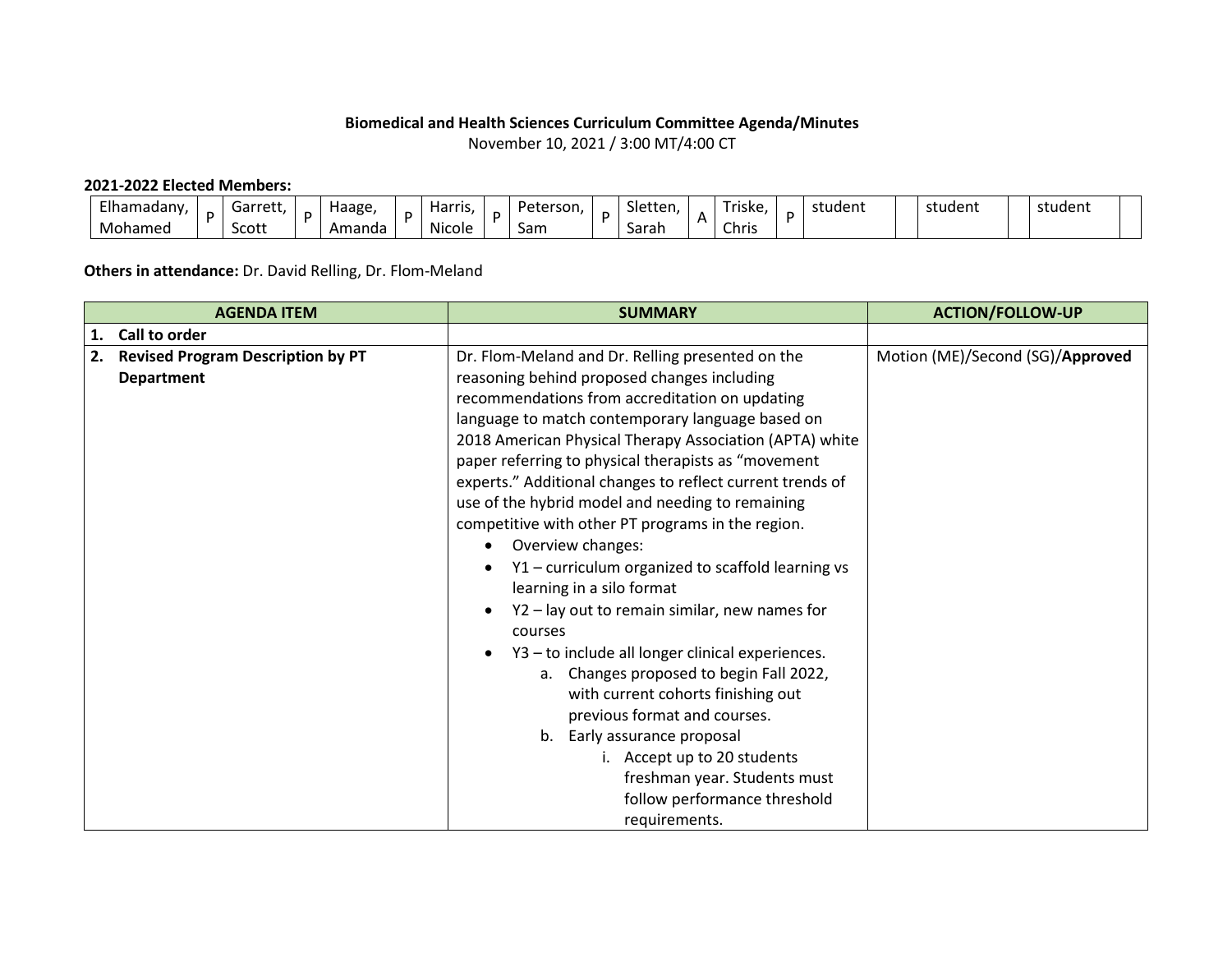| 3. Submitted New courses                         | Motion (AH) /Second (ME)/Approved |
|--------------------------------------------------|-----------------------------------|
| PT 603 - Applied Anatomy and Biomechanics I      |                                   |
| PT 604 - Gross Anatomy Lab I                     |                                   |
| PT 605 - Applied Anatomy and Biomechanics II     |                                   |
| PT 606 - Gross Anatomy Lab II                    |                                   |
| PT 607 - Pathophysiology for Physical Therapists |                                   |
| PT 608 - Pathophysiology for Physical Therapists |                                   |
| Ш                                                |                                   |
| PT 609 - Neuroscience for Clinical Practice I    |                                   |
| PT 610 - Neuroscience for Clinical Practice II   |                                   |
| PT 611 - Movement System Examination and         |                                   |
| Evaluation I                                     |                                   |
| PT 612 - Movement System Examination and         |                                   |
| <b>Evaluation II</b>                             |                                   |
| PT 615 - Movement System Intervention I          |                                   |
| PT 616 - Movement System Intervention II         |                                   |
| PT 617 - Physical Therapy Case Application I     |                                   |
| PT 618 - Physical Therapy Case Application II    |                                   |
| PT 620 - Evidence Based Practice I               |                                   |
| PT 622 - Biophysical Agents                      |                                   |
| PT 625 - Evidence Based Practice II              |                                   |
| PT 630 - Foundations of Clinical Research        |                                   |
| PT 632 - Leadership in Physical Therapy          |                                   |
| PT 634 - Acute Care Physical Therapy             |                                   |
| PT 651 - Clinical Immersion and Community        |                                   |
| Health                                           |                                   |
| PT 654 - Clinical Experience III                 |                                   |
| PT 660 - Teaching in Physical Therapy Practice   |                                   |
| PT 661 - Professional Development                |                                   |
| 4. Submitted course and program changes          | Motion (SG)/Second (CT)/Approved  |
| for review                                       |                                   |
| PT 402 - Professional Communication and          |                                   |
| Behavior                                         |                                   |
| PT 510 - Integrated Clinical Experience          |                                   |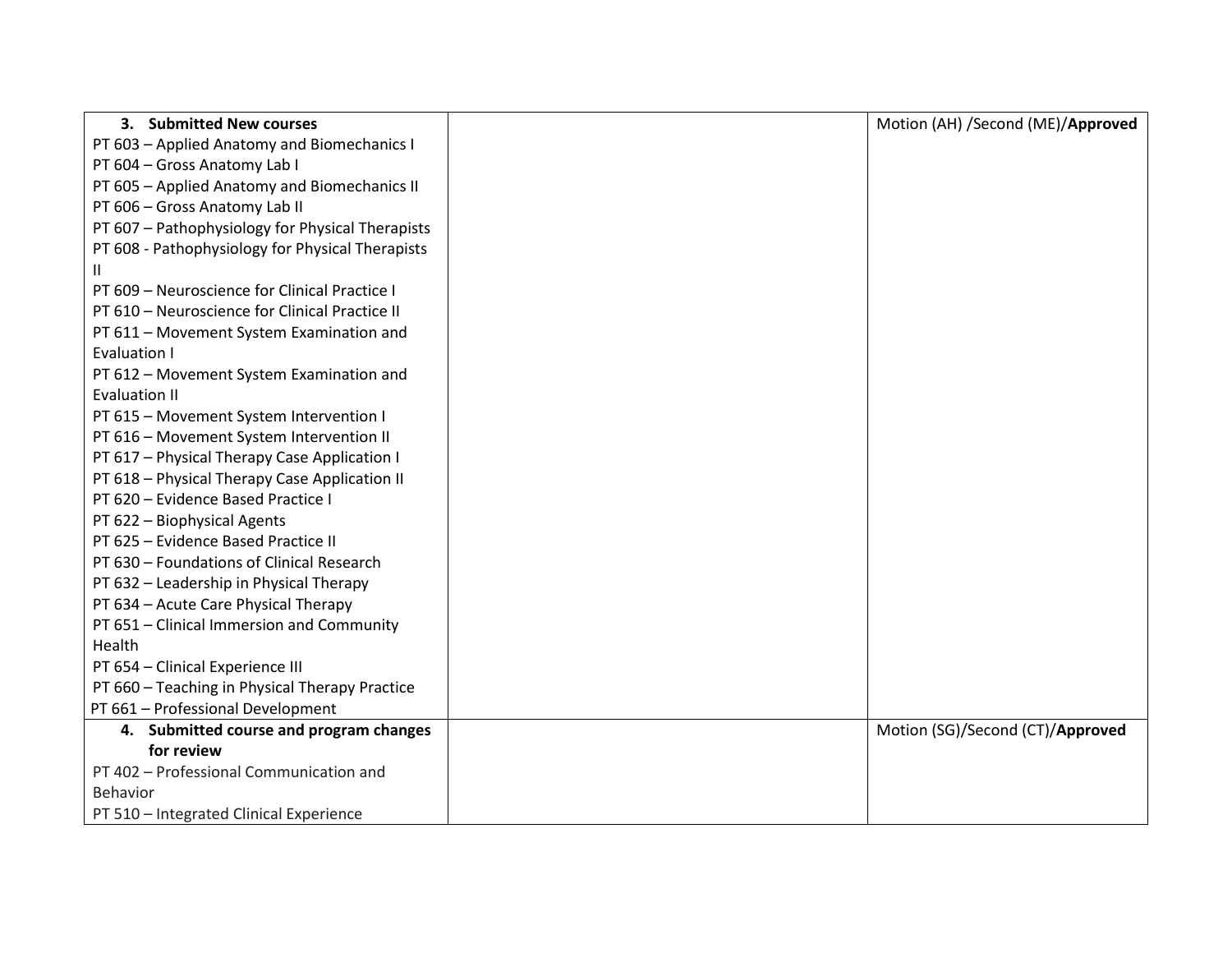| PT 511 - Applied Movement Science and            |                                                     |  |
|--------------------------------------------------|-----------------------------------------------------|--|
| <b>Rehabilitation Procedures</b>                 |                                                     |  |
| PT 522 - Administration in Physical Therapy      |                                                     |  |
| PT 523 - Lifespan I                              |                                                     |  |
| PT 525 - Clinical Examination and Evaluation II  |                                                     |  |
| PT 526 - Manual Therapy II                       |                                                     |  |
| PT 528 - Clinical Education I                    |                                                     |  |
| PT 529 - Clinical Education II                   |                                                     |  |
| PT 535 - Lifespan II                             |                                                     |  |
| PT 538 - Advanced Topics in Pediatric Physical   |                                                     |  |
| Therapy                                          |                                                     |  |
| PT 539 - Prevention and Wellness                 |                                                     |  |
| PT 540 - Cardiopulmonary Physical Therapy        |                                                     |  |
| PT 541 - Clinical Examination and Evaluation III |                                                     |  |
| PT 545 - Medical Imaging for Physical Therapists |                                                     |  |
| PT 561 - Seminal: Physical Therapy               |                                                     |  |
| PT 572 - Teaching Experience in Physical Therapy |                                                     |  |
| PT 584 - Evidence in Practice                    |                                                     |  |
| PT995 - Scholarly Project                        |                                                     |  |
|                                                  |                                                     |  |
|                                                  |                                                     |  |
| <b>Matters arising</b><br>5.                     | None                                                |  |
| 6. Adjournment                                   | Next Meeting: November 23, 2021 3:00 MT/4:00 CT via |  |
|                                                  | zoom                                                |  |
|                                                  |                                                     |  |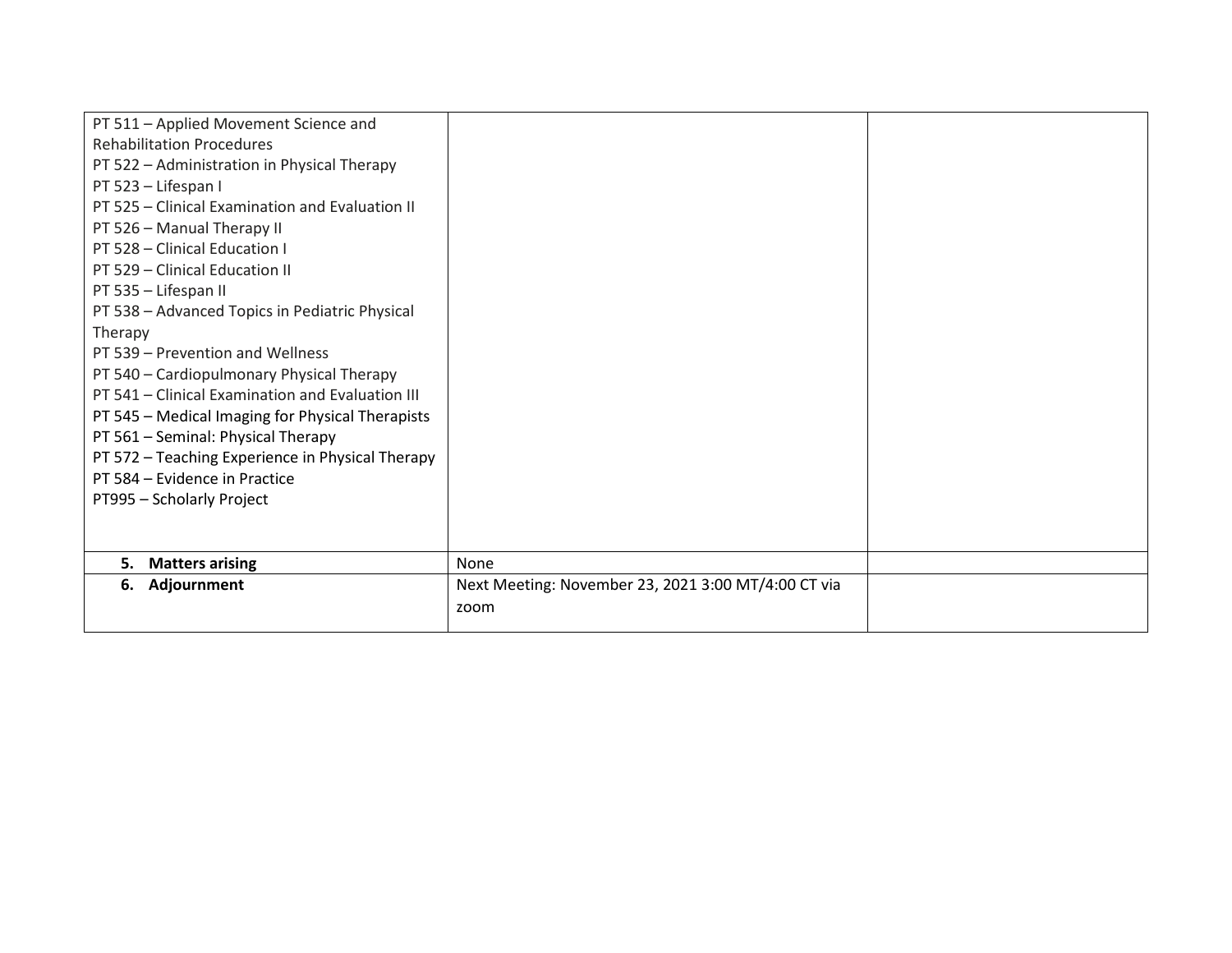## Minutes of the Basic Health Sciences Curriculum Committee November 10, 2021 Zoom

- I. A meeting of the University Basic Health Science Curriculum Committee was held Wednesday November 10, 2021. Members present Nicole Harris, Amanda Haage, Samantha Peterson, Chris Triske, Scott Garrett, Mohamed Elhanadany. Cindy Flom-Meland and David Relling also in attendance.
- II. Revised program description proposed by the Department of Physical Therapy. Mohamed Elhamadany made motion to approve. The motion was seconded by Scott Garrett, voted upon and carried unanimously.
	- Cindy Flom-Meland and David Relling presented on the reasoning behind proposed changes including recommendations from accreditation on updating language to match contemporary language based on 2018 American Physical Therapy Association (APTA) white paper referring to physical therapists as "movement experts." Additional changes to reflect current trends of use of the hybrid model and needing to remaining competitive with other PT programs in the region.
	- Overview changes
		- i. Y1 curriculum organized to scaffold learning vs learning in a silo format
		- ii. Y2 lay out to remain similar, new names for courses
		- iii. Y3 to include all longer clinical experiences.
	- Changes proposed to begin Fall 2022, with current cohorts finishing out previous format and courses.
	- Early assurance proposal
		- i. Accept up to 20 students freshman year. Students must follow performance threshold requirements.
- III. New courses proposed by the Department of Physical Therapy. Motion by Amanda Haage to approve, the motion was seconded Mohamed Elhanadany, voted upon and carried unanimously.
	- PT 603 Applied Anatomy and Biomechanics I
	- PT 604 Gross Anatomy Lab I
	- PT 605 Applied Anatomy and Biomechanics II
	- PT 606 Gross Anatomy Lab II
	- PT 607 Pathophysiology for Physical Therapists
	- PT 608 Pathophysiology for Physical Therapists II
	- PT 609 Neuroscience for Clinical Practice I
	- PT 610 Neuroscience for Clinical Practice II
	- PT 611 Movement System Examination and Evaluation I
	- PT 612 Movement System Examination and Evaluation II
	- PT 615 Movement System Intervention I
	- PT 616 Movement System Intervention II
	- PT 617 Physical Therapy Case Application I
	- PT 618 Physical Therapy Case Application II
	- PT 620 Evidence Based Practice I
	- PT 622 Biophysical Agents
	- PT 625 Evidence Based Practice II
	- PT 630 Foundations of Clinical Research